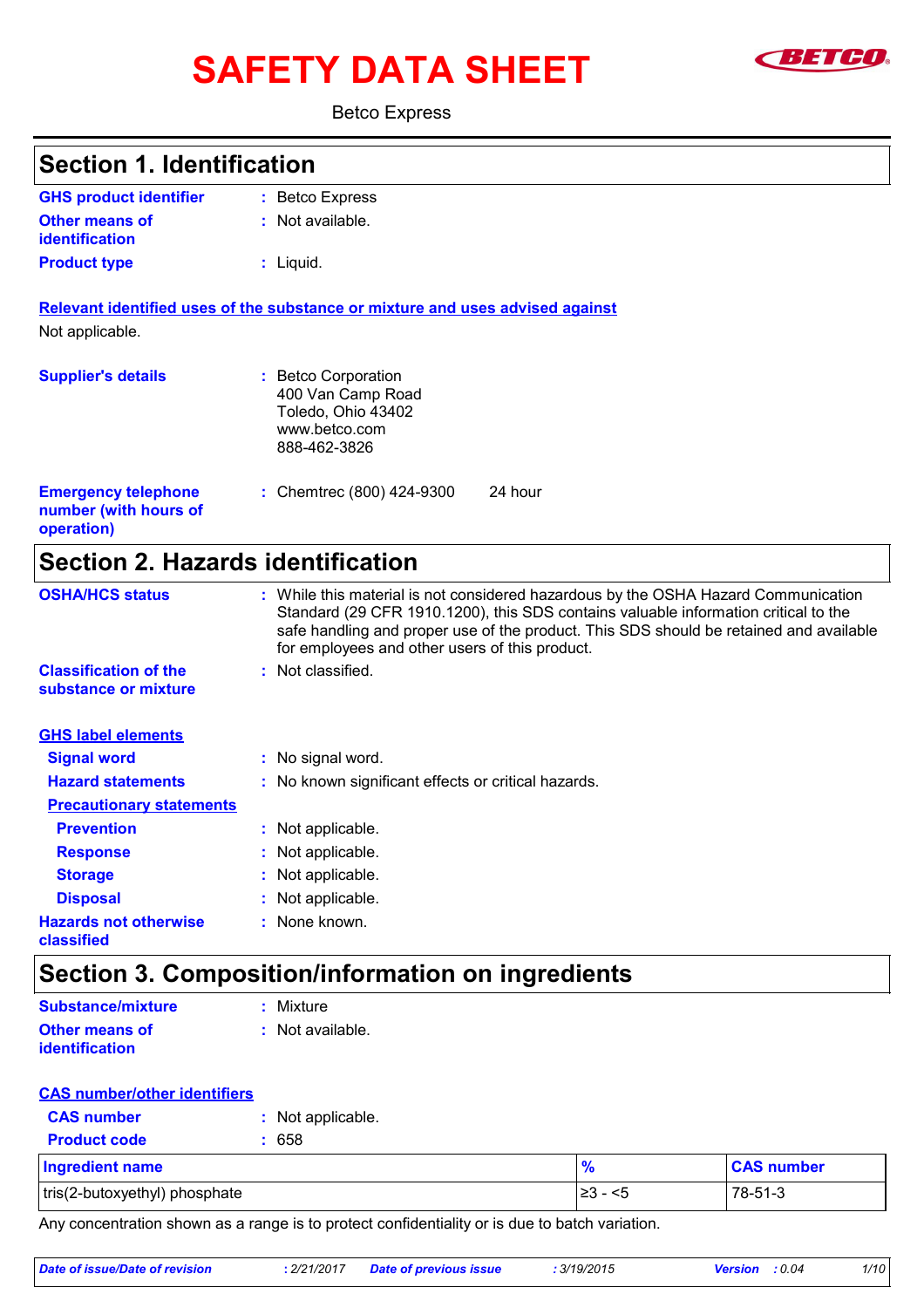### **Section 3. Composition/information on ingredients**

**There are no additional ingredients present which, within the current knowledge of the supplier and in the concentrations applicable, are classified as hazardous to health or the environment and hence require reporting in this section.**

**Occupational exposure limits, if available, are listed in Section 8.**

### **Section 4. First aid measures**

| <b>Description of necessary first aid measures</b> |                                                                                                                                                                                                                                                                                                                                                        |  |  |  |
|----------------------------------------------------|--------------------------------------------------------------------------------------------------------------------------------------------------------------------------------------------------------------------------------------------------------------------------------------------------------------------------------------------------------|--|--|--|
| Eye contact                                        | : Immediately flush eyes with plenty of water, occasionally lifting the upper and lower<br>eyelids. Check for and remove any contact lenses. Get medical attention if irritation<br>occurs.                                                                                                                                                            |  |  |  |
| <b>Inhalation</b>                                  | : Remove victim to fresh air and keep at rest in a position comfortable for breathing. Get<br>medical attention if symptoms occur.                                                                                                                                                                                                                     |  |  |  |
| <b>Skin contact</b>                                | : Flush contaminated skin with plenty of water. Remove contaminated clothing and<br>shoes. Get medical attention if symptoms occur.                                                                                                                                                                                                                    |  |  |  |
| <b>Ingestion</b>                                   | : Wash out mouth with water. Remove victim to fresh air and keep at rest in a position<br>comfortable for breathing. If material has been swallowed and the exposed person is<br>conscious, give small quantities of water to drink. Do not induce vomiting unless<br>directed to do so by medical personnel. Get medical attention if symptoms occur. |  |  |  |

#### **Most important symptoms/effects, acute and delayed**

| <b>Potential acute health effects</b> |                                                                                                                                |
|---------------------------------------|--------------------------------------------------------------------------------------------------------------------------------|
| Eye contact                           | : No known significant effects or critical hazards.                                                                            |
| <b>Inhalation</b>                     | : No known significant effects or critical hazards.                                                                            |
| <b>Skin contact</b>                   | : No known significant effects or critical hazards.                                                                            |
| <b>Ingestion</b>                      | : No known significant effects or critical hazards.                                                                            |
| <b>Over-exposure signs/symptoms</b>   |                                                                                                                                |
| Eye contact                           | : No specific data.                                                                                                            |
| <b>Inhalation</b>                     | : No specific data.                                                                                                            |
| <b>Skin contact</b>                   | : No specific data.                                                                                                            |
| <b>Ingestion</b>                      | : No specific data.                                                                                                            |
|                                       | Indication of immediate medical attention and special treatment needed, if necessary                                           |
| Notes to physician                    | : Treat symptomatically. Contact poison treatment specialist immediately if large<br>quantities have been ingested or inhaled. |
| <b>Specific treatments</b>            | : No specific treatment.                                                                                                       |
| <b>Protection of first-aiders</b>     | : No action shall be taken involving any personal risk or without suitable training.                                           |

**See toxicological information (Section 11)**

### **Section 5. Fire-fighting measures**

| <b>Extinguishing media</b>                           |                                                                                                                         |
|------------------------------------------------------|-------------------------------------------------------------------------------------------------------------------------|
| <b>Suitable extinguishing</b><br>media               | : Use an extinguishing agent suitable for the surrounding fire.                                                         |
| <b>Unsuitable extinguishing</b><br>media             | : None known.                                                                                                           |
| <b>Specific hazards arising</b><br>from the chemical | : In a fire or if heated, a pressure increase will occur and the container may burst.                                   |
| <b>Hazardous thermal</b><br>decomposition products   | : Decomposition products may include the following materials:<br>carbon dioxide<br>carbon monoxide<br>phosphorus oxides |

| Date of issue/Date of revision | : 2/21/2017 | <b>Date of previous issue</b> | : 3/19/2015 | <b>Version</b> : 0.04 | 2/10 |
|--------------------------------|-------------|-------------------------------|-------------|-----------------------|------|
|                                |             |                               |             |                       |      |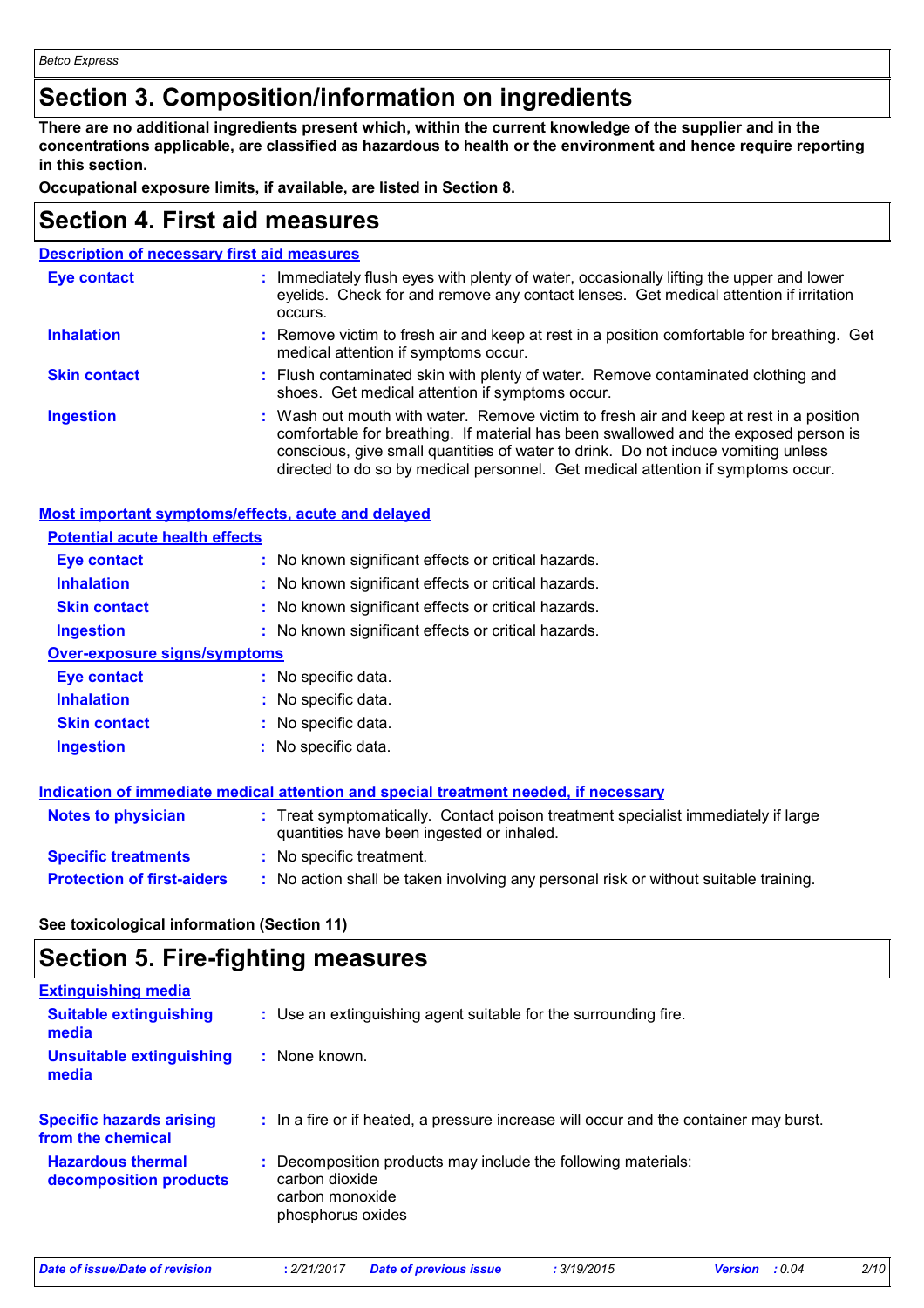### **Section 5. Fire-fighting measures**

| <b>Special protective actions</b><br>for fire-fighters | : Promptly isolate the scene by removing all persons from the vicinity of the incident if<br>there is a fire. No action shall be taken involving any personal risk or without suitable<br>training. |
|--------------------------------------------------------|-----------------------------------------------------------------------------------------------------------------------------------------------------------------------------------------------------|
| <b>Special protective</b>                              | : Fire-fighters should wear appropriate protective equipment and self-contained breathing                                                                                                           |
| equipment for fire-fighters                            | apparatus (SCBA) with a full face-piece operated in positive pressure mode.                                                                                                                         |

### **Section 6. Accidental release measures**

|                                                       | Personal precautions, protective equipment and emergency procedures                                                                                                                                                                                                                                                                                                                                                                                                                                                                                                                        |
|-------------------------------------------------------|--------------------------------------------------------------------------------------------------------------------------------------------------------------------------------------------------------------------------------------------------------------------------------------------------------------------------------------------------------------------------------------------------------------------------------------------------------------------------------------------------------------------------------------------------------------------------------------------|
| For non-emergency<br>personnel                        | : No action shall be taken involving any personal risk or without suitable training.<br>Evacuate surrounding areas. Keep unnecessary and unprotected personnel from<br>entering. Do not touch or walk through spilled material. Put on appropriate personal<br>protective equipment.                                                                                                                                                                                                                                                                                                       |
|                                                       | For emergency responders : If specialized clothing is required to deal with the spillage, take note of any information in<br>Section 8 on suitable and unsuitable materials. See also the information in "For non-<br>emergency personnel".                                                                                                                                                                                                                                                                                                                                                |
| <b>Environmental precautions</b>                      | : Avoid dispersal of spilled material and runoff and contact with soil, waterways, drains<br>and sewers. Inform the relevant authorities if the product has caused environmental<br>pollution (sewers, waterways, soil or air).                                                                                                                                                                                                                                                                                                                                                            |
| Methods and materials for containment and cleaning up |                                                                                                                                                                                                                                                                                                                                                                                                                                                                                                                                                                                            |
| <b>Small spill</b>                                    | : Stop leak if without risk. Move containers from spill area. Dilute with water and mop up<br>if water-soluble. Alternatively, or if water-insoluble, absorb with an inert dry material and<br>place in an appropriate waste disposal container. Dispose of via a licensed waste<br>disposal contractor.                                                                                                                                                                                                                                                                                   |
| <b>Large spill</b>                                    | : Stop leak if without risk. Move containers from spill area. Prevent entry into sewers,<br>water courses, basements or confined areas. Wash spillages into an effluent treatment<br>plant or proceed as follows. Contain and collect spillage with non-combustible,<br>absorbent material e.g. sand, earth, vermiculite or diatomaceous earth and place in<br>container for disposal according to local regulations (see Section 13). Dispose of via a<br>licensed waste disposal contractor. Note: see Section 1 for emergency contact<br>information and Section 13 for waste disposal. |

### **Section 7. Handling and storage**

#### **Precautions for safe handling**

| <b>Protective measures</b><br><b>Advice on general</b><br>occupational hygiene   |   | : Put on appropriate personal protective equipment (see Section 8).<br>Eating, drinking and smoking should be prohibited in areas where this material is<br>handled, stored and processed. Workers should wash hands and face before eating,<br>drinking and smoking. Remove contaminated clothing and protective equipment before<br>entering eating areas. See also Section 8 for additional information on hygiene<br>measures.                                                                          |
|----------------------------------------------------------------------------------|---|-------------------------------------------------------------------------------------------------------------------------------------------------------------------------------------------------------------------------------------------------------------------------------------------------------------------------------------------------------------------------------------------------------------------------------------------------------------------------------------------------------------|
| <b>Conditions for safe storage,</b><br>including any<br><b>incompatibilities</b> | ÷ | Store in accordance with local regulations. Store in original container protected from<br>direct sunlight in a dry, cool and well-ventilated area, away from incompatible materials<br>(see Section 10) and food and drink. Keep container tightly closed and sealed until<br>ready for use. Containers that have been opened must be carefully resealed and kept<br>upright to prevent leakage. Do not store in unlabeled containers. Use appropriate<br>containment to avoid environmental contamination. |

### **Section 8. Exposure controls/personal protection**

#### **Control parameters**

```
Occupational exposure limits
```
None.

| <b>Appropriate engineering</b> | : Good general ventilation should be sufficient to control worker exposure to airborne |
|--------------------------------|----------------------------------------------------------------------------------------|
| controls                       | contaminants.                                                                          |

| Date of issue/Date of revision | : 2/21/2017 Date of previous issue | : 3/19/2015 | <b>Version</b> : 0.04 | 3/10 |
|--------------------------------|------------------------------------|-------------|-----------------------|------|
|                                |                                    |             |                       |      |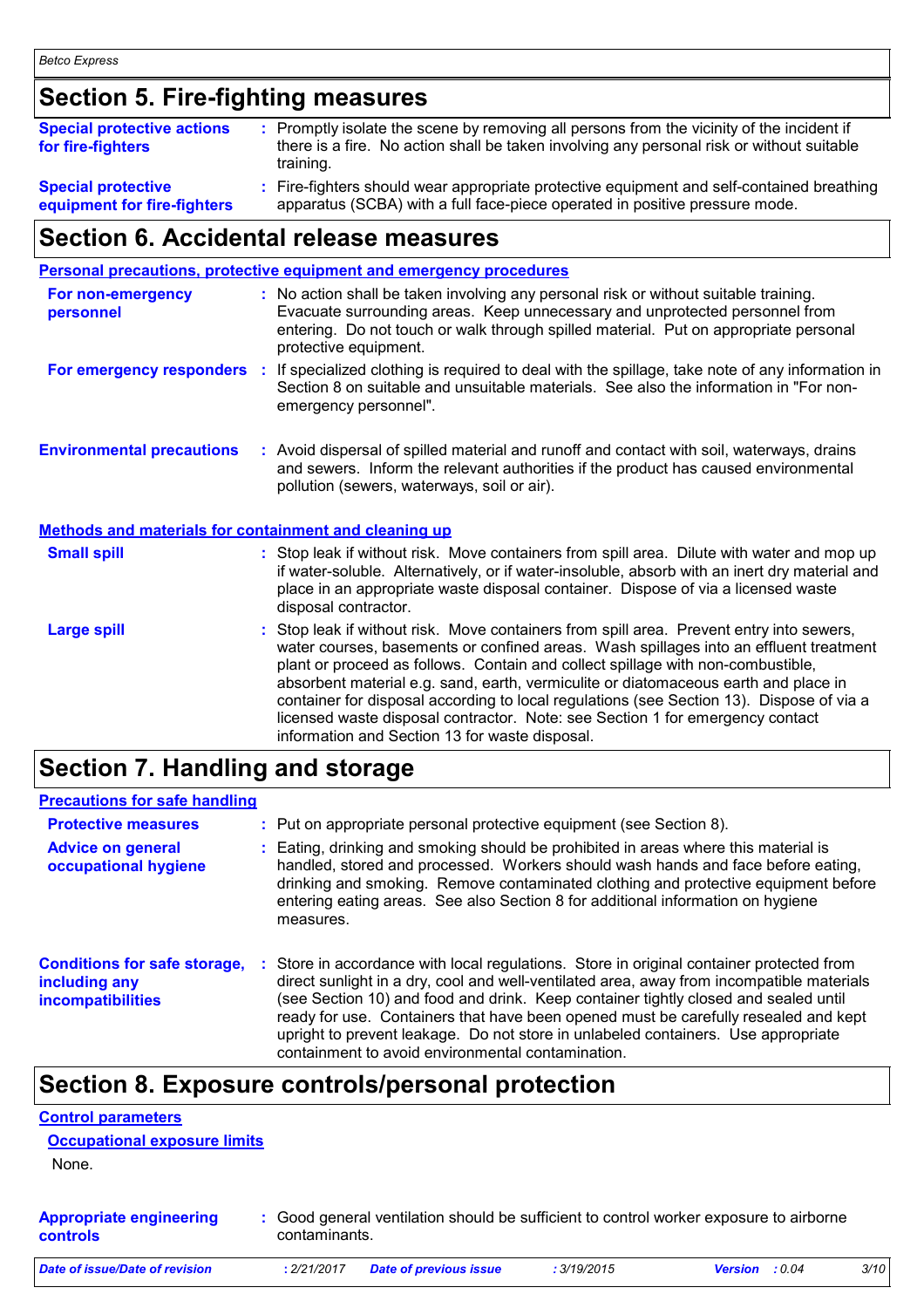### **Section 8. Exposure controls/personal protection**

| <b>Environmental exposure</b><br>controls | : Emissions from ventilation or work process equipment should be checked to ensure<br>they comply with the requirements of environmental protection legislation. In some<br>cases, fume scrubbers, filters or engineering modifications to the process equipment<br>will be necessary to reduce emissions to acceptable levels.                                  |                                                                                                                                                                                                                                                                                                                                                                                                   |  |  |  |
|-------------------------------------------|------------------------------------------------------------------------------------------------------------------------------------------------------------------------------------------------------------------------------------------------------------------------------------------------------------------------------------------------------------------|---------------------------------------------------------------------------------------------------------------------------------------------------------------------------------------------------------------------------------------------------------------------------------------------------------------------------------------------------------------------------------------------------|--|--|--|
| <b>Individual protection measures</b>     |                                                                                                                                                                                                                                                                                                                                                                  |                                                                                                                                                                                                                                                                                                                                                                                                   |  |  |  |
| <b>Hygiene measures</b>                   |                                                                                                                                                                                                                                                                                                                                                                  | : Wash hands, forearms and face thoroughly after handling chemical products, before<br>eating, smoking and using the lavatory and at the end of the working period.<br>Appropriate techniques should be used to remove potentially contaminated clothing.<br>Wash contaminated clothing before reusing. Ensure that eyewash stations and safety<br>showers are close to the workstation location. |  |  |  |
| <b>Eye/face protection</b>                | Safety eyewear complying with an approved standard should be used when a risk<br>assessment indicates this is necessary to avoid exposure to liquid splashes, mists,<br>gases or dusts. If contact is possible, the following protection should be worn, unless<br>the assessment indicates a higher degree of protection: safety glasses with side-<br>shields. |                                                                                                                                                                                                                                                                                                                                                                                                   |  |  |  |
| <b>Skin protection</b>                    |                                                                                                                                                                                                                                                                                                                                                                  |                                                                                                                                                                                                                                                                                                                                                                                                   |  |  |  |
| <b>Hand protection</b>                    | necessary.                                                                                                                                                                                                                                                                                                                                                       | : Chemical-resistant, impervious gloves complying with an approved standard should be<br>worn at all times when handling chemical products if a risk assessment indicates this is                                                                                                                                                                                                                 |  |  |  |
| <b>Body protection</b>                    | handling this product.                                                                                                                                                                                                                                                                                                                                           | Personal protective equipment for the body should be selected based on the task being<br>performed and the risks involved and should be approved by a specialist before                                                                                                                                                                                                                           |  |  |  |
| <b>Other skin protection</b>              | specialist before handling this product.                                                                                                                                                                                                                                                                                                                         | Appropriate footwear and any additional skin protection measures should be selected<br>based on the task being performed and the risks involved and should be approved by a                                                                                                                                                                                                                       |  |  |  |
| <b>Respiratory protection</b>             | aspects of use.                                                                                                                                                                                                                                                                                                                                                  | Based on the hazard and potential for exposure, select a respirator that meets the<br>appropriate standard or certification. Respirators must be used according to a<br>respiratory protection program to ensure proper fitting, training, and other important                                                                                                                                    |  |  |  |

### **Section 9. Physical and chemical properties**

| <b>Appearance</b>                                 |                                                                               |        |      |
|---------------------------------------------------|-------------------------------------------------------------------------------|--------|------|
| <b>Physical state</b>                             | : Liquid.                                                                     |        |      |
| <b>Color</b>                                      | : Opaque. White.                                                              |        |      |
| <b>Odor</b>                                       | : Characteristic.                                                             |        |      |
| <b>Odor threshold</b>                             | : Not available.                                                              |        |      |
| рH                                                | $: 8.1 \text{ to } 8.9$                                                       |        |      |
| <b>Melting point</b>                              | : Not available.                                                              |        |      |
| <b>Boiling point</b>                              | : Not available.                                                              |        |      |
| <b>Flash point</b>                                | : Closed cup: >120°C (>248°F) [Product does not sustain combustion.]          |        |      |
| <b>Evaporation rate</b>                           | : Not available.                                                              |        |      |
| <b>Flammability (solid, gas)</b>                  | : Not available.                                                              |        |      |
| Lower and upper explosive<br>(flammable) limits   | : Not available.                                                              |        |      |
| <b>Vapor pressure</b>                             | : Not available.                                                              |        |      |
| <b>Vapor density</b>                              | : Not available.                                                              |        |      |
| <b>Relative density</b>                           | : 1.0235                                                                      |        |      |
| <b>Solubility</b>                                 | : Partially soluble in the following materials: cold water.                   |        |      |
| <b>Partition coefficient: n-</b><br>octanol/water | : Not available.                                                              |        |      |
| <b>Auto-ignition temperature</b>                  | : Not available.                                                              |        |      |
| <b>Decomposition temperature</b>                  | : Not available.                                                              |        |      |
| <b>Viscosity</b>                                  | : Not available.                                                              |        |      |
| Date of issue/Date of revision                    | : 3/19/2015<br>: 2/21/2017<br><b>Date of previous issue</b><br><b>Version</b> | : 0.04 | 4/10 |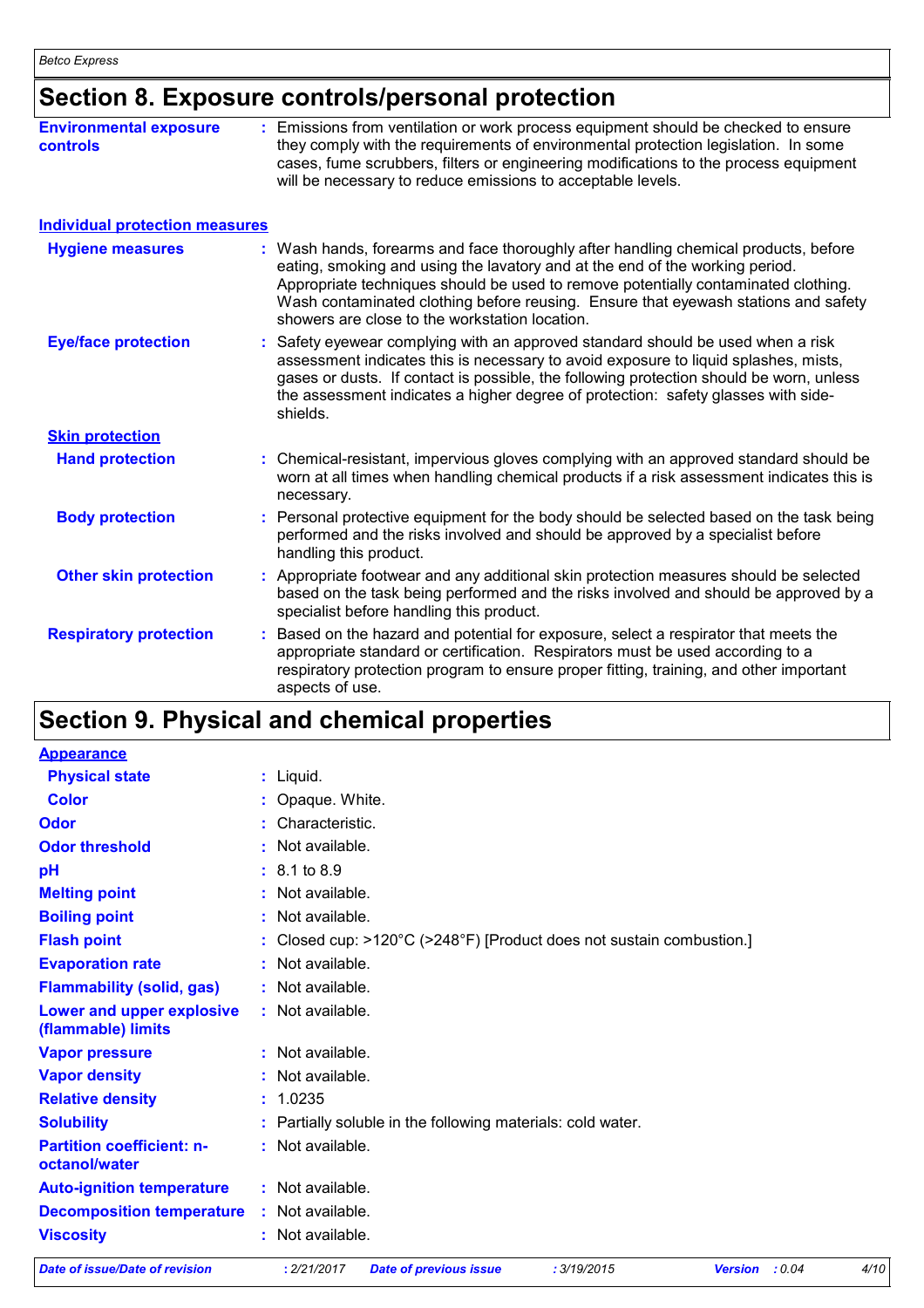### **Section 10. Stability and reactivity**

| <b>Reactivity</b>                                   | : No specific test data related to reactivity available for this product or its ingredients.              |
|-----------------------------------------------------|-----------------------------------------------------------------------------------------------------------|
| <b>Chemical stability</b>                           | : The product is stable.                                                                                  |
| <b>Possibility of hazardous</b><br><b>reactions</b> | : Under normal conditions of storage and use, hazardous reactions will not occur.                         |
| <b>Conditions to avoid</b>                          | : No specific data.                                                                                       |
| <b>Incompatible materials</b>                       | : No specific data.                                                                                       |
| <b>Hazardous decomposition</b><br>products          | : Under normal conditions of storage and use, hazardous decomposition products should<br>not be produced. |

### **Section 11. Toxicological information**

#### **Information on toxicological effects**

| <b>Acute toxicity</b>                     |        |                |             |                 |  |  |  |
|-------------------------------------------|--------|----------------|-------------|-----------------|--|--|--|
| <b>Product/ingredient name</b>            | Result | <b>Species</b> | <b>Dose</b> | <b>Exposure</b> |  |  |  |
| tris(2-butoxyethyl) phosphate   LD50 Oral |        | Rat            | 3 g/kg      |                 |  |  |  |

#### **Irritation/Corrosion**

| <b>Product/ingredient name</b>                       | <b>Result</b>               | <b>Species</b> | <b>Score</b> | <b>Exposure</b>                   | <b>Observation</b> |
|------------------------------------------------------|-----------------------------|----------------|--------------|-----------------------------------|--------------------|
| tris(2-butoxyethyl) phosphate   Eyes - Mild irritant |                             | Rabbit         |              | 24 hours 500<br>milligrams        |                    |
|                                                      | <b>Skin - Mild irritant</b> | Rabbit         |              | <b>24 hours 500</b><br>milligrams |                    |

#### **Sensitization**

Not available.

#### **Mutagenicity**

Not available.

**Carcinogenicity**

Not available.

#### **Reproductive toxicity**

Not available.

#### **Teratogenicity**

Not available.

#### **Specific target organ toxicity (single exposure)**

| <b>Name</b>                   | <b>Category</b> | <b>Route of</b><br><b>exposure</b> | <b>Target organs</b>            |
|-------------------------------|-----------------|------------------------------------|---------------------------------|
| tris(2-butoxyethyl) phosphate | Category 3      | Not applicable.                    | Respiratory tract<br>irritation |

#### **Specific target organ toxicity (repeated exposure)**

Not available.

#### **Aspiration hazard**

Not available.

| Information on the likely | : Routes of entry anticipated: Dermal.             |
|---------------------------|----------------------------------------------------|
| routes of exposure        | Routes of entry not anticipated: Oral, Inhalation. |

| Date of issue/Date of revision |  | : 2/21/2017 Date of previous issue | : 3/19/2015 | <b>Version</b> : 0.04 | 5/1C |
|--------------------------------|--|------------------------------------|-------------|-----------------------|------|
|--------------------------------|--|------------------------------------|-------------|-----------------------|------|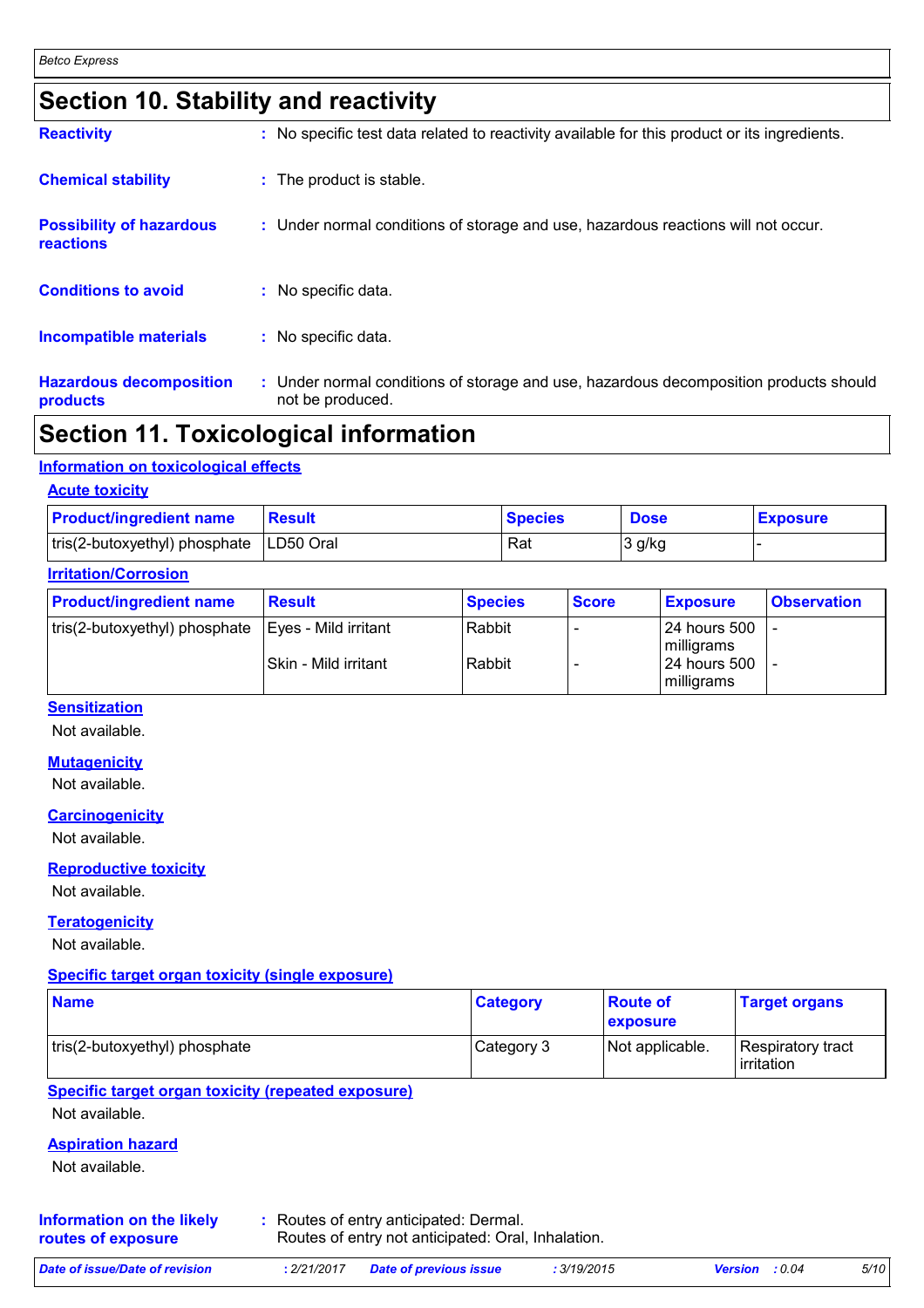## **Section 11. Toxicological information**

| <b>Potential acute health effects</b>   |                                                                                          |  |  |  |
|-----------------------------------------|------------------------------------------------------------------------------------------|--|--|--|
| <b>Eye contact</b>                      | : No known significant effects or critical hazards.                                      |  |  |  |
| <b>Inhalation</b>                       | : No known significant effects or critical hazards.                                      |  |  |  |
| <b>Skin contact</b>                     | No known significant effects or critical hazards.                                        |  |  |  |
| <b>Ingestion</b>                        | : No known significant effects or critical hazards.                                      |  |  |  |
|                                         |                                                                                          |  |  |  |
|                                         | Symptoms related to the physical, chemical and toxicological characteristics             |  |  |  |
| <b>Eye contact</b>                      | : No specific data.                                                                      |  |  |  |
| <b>Inhalation</b>                       | : No specific data.                                                                      |  |  |  |
| <b>Skin contact</b>                     | No specific data.                                                                        |  |  |  |
| <b>Ingestion</b>                        | : No specific data.                                                                      |  |  |  |
|                                         | Delayed and immediate effects and also chronic effects from short and long term exposure |  |  |  |
| <b>Short term exposure</b>              |                                                                                          |  |  |  |
| <b>Potential immediate</b><br>effects   | : Not available.                                                                         |  |  |  |
| <b>Potential delayed effects</b>        | : Not available.                                                                         |  |  |  |
| Long term exposure                      |                                                                                          |  |  |  |
| <b>Potential immediate</b><br>effects   | : Not available.                                                                         |  |  |  |
| <b>Potential delayed effects</b>        | : Not available.                                                                         |  |  |  |
| <b>Potential chronic health effects</b> |                                                                                          |  |  |  |
| Not available.                          |                                                                                          |  |  |  |
| <b>General</b>                          | : No known significant effects or critical hazards.                                      |  |  |  |
| <b>Carcinogenicity</b>                  | No known significant effects or critical hazards.                                        |  |  |  |
| <b>Mutagenicity</b>                     | No known significant effects or critical hazards.                                        |  |  |  |
| <b>Teratogenicity</b>                   | : No known significant effects or critical hazards.                                      |  |  |  |
| <b>Developmental effects</b>            | : No known significant effects or critical hazards.                                      |  |  |  |
| <b>Fertility effects</b>                | : No known significant effects or critical hazards.                                      |  |  |  |

#### **Numerical measures of toxicity**

| <b>Acute toxicity estimates</b> |                                |  |  |  |  |  |
|---------------------------------|--------------------------------|--|--|--|--|--|
| $\blacksquare$ Route            | <b>ATE value</b>               |  |  |  |  |  |
| Oral<br>Dermal                  | 16666.7 mg/kg<br>36666.7 mg/kg |  |  |  |  |  |

### **Section 12. Ecological information**

| <b>Toxicity</b>                |                                   |                                   |                 |
|--------------------------------|-----------------------------------|-----------------------------------|-----------------|
| <b>Product/ingredient name</b> | <b>Result</b>                     | <b>Species</b>                    | <b>Exposure</b> |
| tris(2-butoxyethyl) phosphate  | Acute LC50 11200 µg/l Fresh water | <b>Fish - Pimephales promelas</b> | 196 hours       |

#### **Persistence and degradability**

Not available.

#### **Bioaccumulative potential**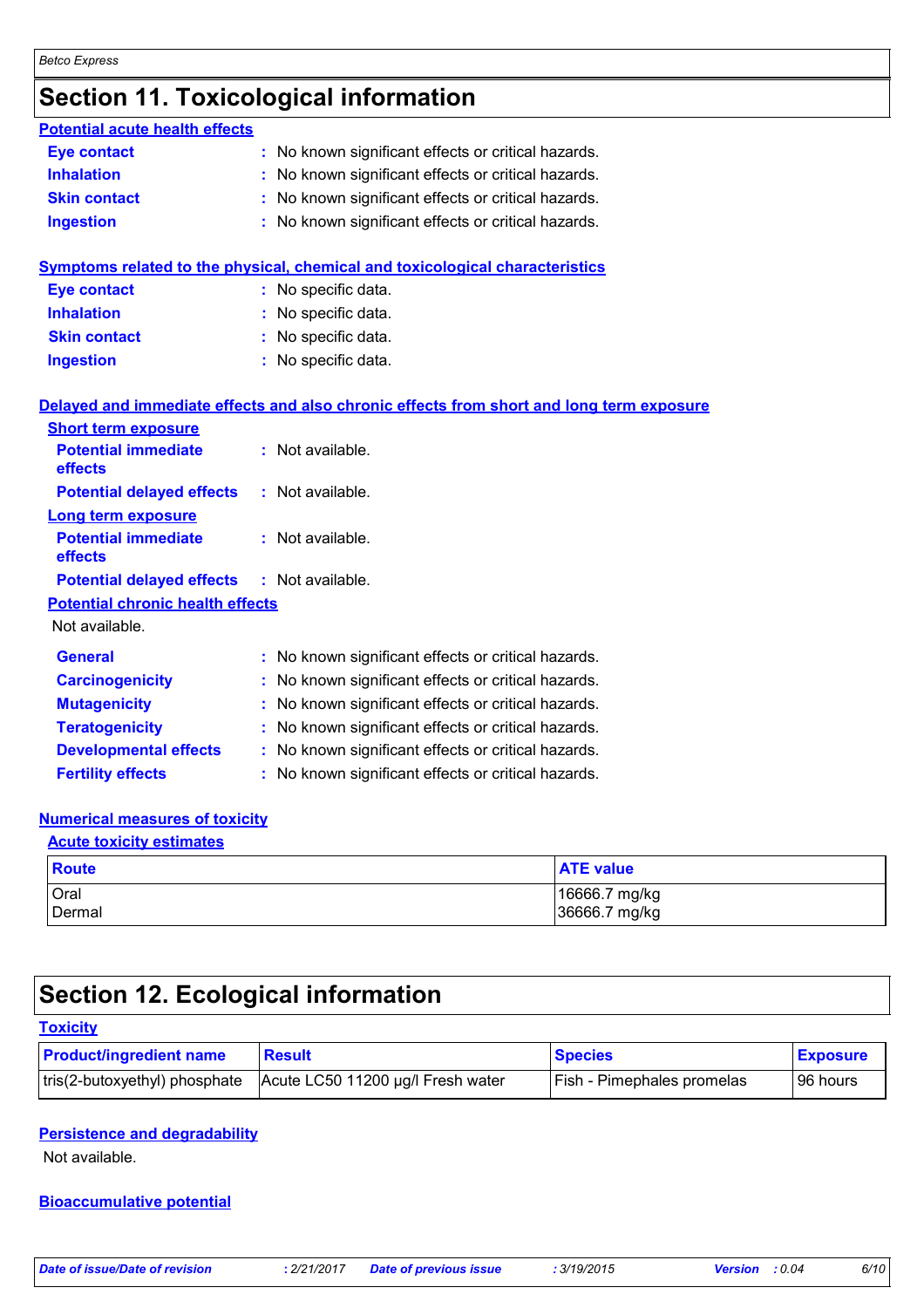### **Section 12. Ecological information**

| <b>Product/ingredient name</b>                     | <b>LogP</b> <sub>ow</sub> | <b>BCF</b> | <b>Potential</b> |
|----------------------------------------------------|---------------------------|------------|------------------|
| $\vert$ tris(2-butoxyethyl) phosphate $\vert$ 3.75 |                           | .5.8       | low              |

| <b>Mobility in soil</b>                                 |                  |
|---------------------------------------------------------|------------------|
| <b>Soil/water partition</b><br><b>coefficient (Koc)</b> | : Not available. |

**Other adverse effects** : No known significant effects or critical hazards.

### **Section 13. Disposal considerations**

**Disposal methods :**

The generation of waste should be avoided or minimized wherever possible. Disposal of this product, solutions and any by-products should at all times comply with the requirements of environmental protection and waste disposal legislation and any regional local authority requirements. Dispose of surplus and non-recyclable products via a licensed waste disposal contractor. Waste should not be disposed of untreated to the sewer unless fully compliant with the requirements of all authorities with jurisdiction. Waste packaging should be recycled. Incineration or landfill should only be considered when recycling is not feasible. This material and its container must be disposed of in a safe way. Empty containers or liners may retain some product residues. Avoid dispersal of spilled material and runoff and contact with soil, waterways, drains and sewers.

### **Section 14. Transport information**

|                                      | <b>DOT</b><br><b>Classification</b> | <b>TDG</b><br><b>Classification</b> | <b>Mexico</b><br><b>Classification</b> | <b>ADR/RID</b> | <b>IMDG</b>                  | <b>IATA</b>    |
|--------------------------------------|-------------------------------------|-------------------------------------|----------------------------------------|----------------|------------------------------|----------------|
| <b>UN number</b>                     | Not regulated.                      | Not regulated.                      | Not regulated.                         | Not regulated. | Not regulated.               | Not regulated. |
| <b>UN proper</b><br>shipping name    |                                     |                                     |                                        |                |                              |                |
| <b>Transport</b><br>hazard class(es) |                                     |                                     |                                        |                |                              |                |
| <b>Packing group</b>                 | $\overline{\phantom{a}}$            |                                     |                                        |                | $\qquad \qquad \blacksquare$ | -              |
| <b>Environmental</b><br>hazards      | No.                                 | No.                                 | No.                                    | No.            | No.                          | No.            |
| <b>Additional</b><br>information     |                                     |                                     |                                        |                |                              |                |

**Special precautions for user** : Transport within user's premises: always transport in closed containers that are upright and secure. Ensure that persons transporting the product know what to do in the event of an accident or spillage.

**Transport in bulk according to Annex II of MARPOL and the IBC Code :** Not available.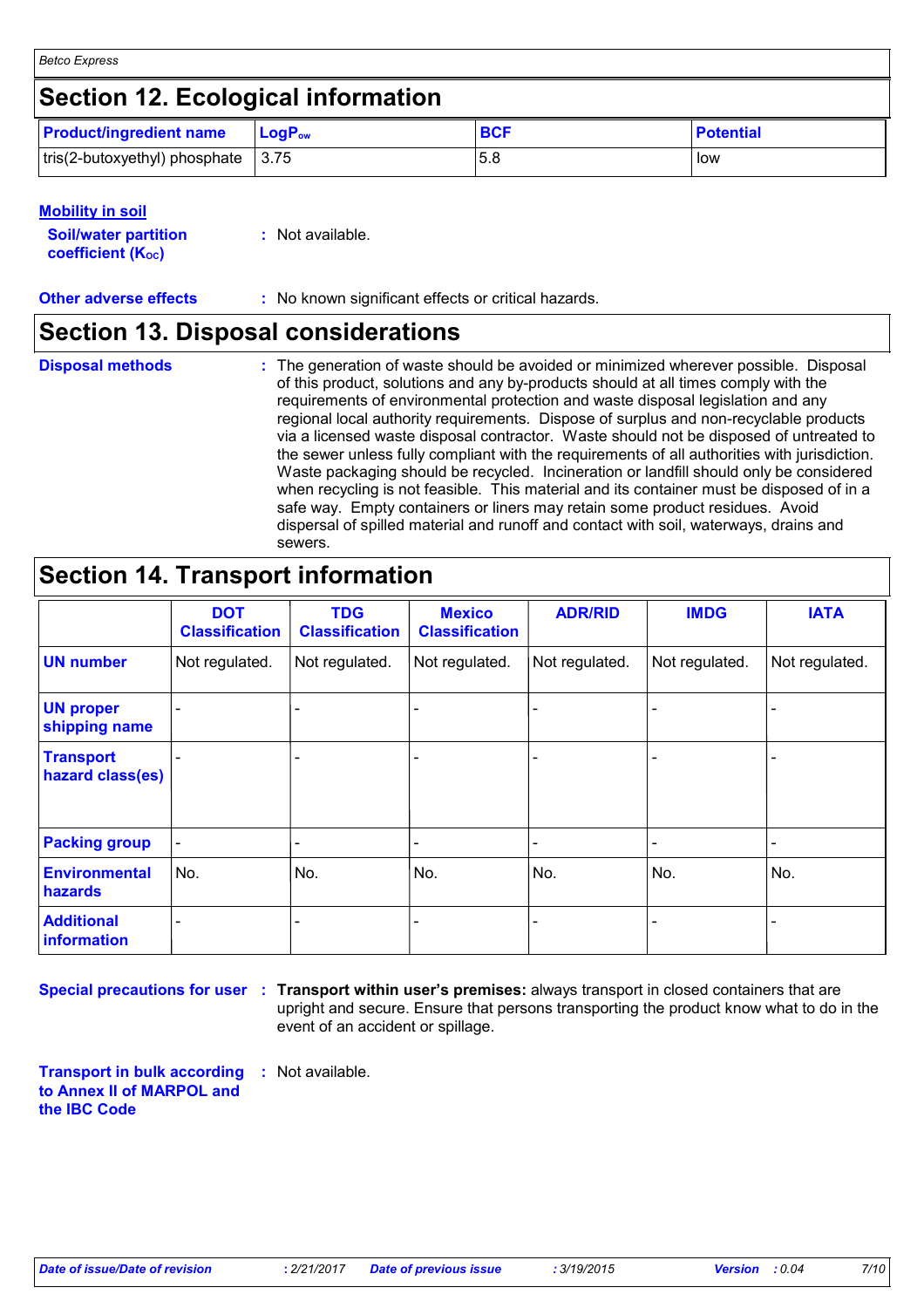### **Section 15. Regulatory information**

| <b>U.S. Federal regulations</b>                                                   | : TSCA 8(a) PAIR: Agral 90; tris(2-butoxyethyl) phosphate; (2-methoxymethylethoxy)<br>propanol |          |                    |                          |                  |                  |
|-----------------------------------------------------------------------------------|------------------------------------------------------------------------------------------------|----------|--------------------|--------------------------|------------------|------------------|
|                                                                                   | TSCA 8(a) CDR Exempt/Partial exemption: Not determined                                         |          |                    |                          |                  |                  |
|                                                                                   | <b>TSCA 8(c) calls for record of SAR:</b> tris(2-butoxyethyl) phosphate                        |          |                    |                          |                  |                  |
|                                                                                   | Not determined.                                                                                |          |                    |                          |                  |                  |
|                                                                                   | Clean Water Act (CWA) 307: tetraamminezinc(2+) carbonate                                       |          |                    |                          |                  |                  |
|                                                                                   | Clean Water Act (CWA) 311: ammonia                                                             |          |                    |                          |                  |                  |
| <b>Clean Air Act Section 112</b><br>(b) Hazardous Air<br><b>Pollutants (HAPs)</b> | : Listed                                                                                       |          |                    |                          |                  |                  |
| <b>Clean Air Act Section 602</b><br><b>Class I Substances</b>                     | : Not listed                                                                                   |          |                    |                          |                  |                  |
| <b>Clean Air Act Section 602</b><br><b>Class II Substances</b>                    | : Not listed                                                                                   |          |                    |                          |                  |                  |
| <b>DEA List I Chemicals</b><br>(Precursor Chemicals)                              | : Not listed                                                                                   |          |                    |                          |                  |                  |
| <b>DEA List II Chemicals</b><br><b>(Essential Chemicals)</b>                      | : Not listed                                                                                   |          |                    |                          |                  |                  |
| <b>SARA 302/304</b>                                                               |                                                                                                |          |                    |                          |                  |                  |
| <b>Composition/information on ingredients</b>                                     |                                                                                                |          |                    |                          |                  |                  |
| No products were found.                                                           |                                                                                                |          |                    |                          |                  |                  |
| <b>SARA 304 RQ</b>                                                                | : Not applicable.                                                                              |          |                    |                          |                  |                  |
| <b>SARA 311/312</b>                                                               |                                                                                                |          |                    |                          |                  |                  |
| <b>Classification</b>                                                             | : Not applicable.                                                                              |          |                    |                          |                  |                  |
| <b>Composition/information on ingredients</b>                                     |                                                                                                |          |                    |                          |                  |                  |
| $\mathbf{A}$                                                                      | $\mathbf{a}$                                                                                   | ومروائها | <b>Constantine</b> | $R_{\rm max}$<br>$-45.1$ | التقاعد المتناور | <b>Distanced</b> |

| <b>Name</b>                   | $\frac{9}{6}$ | <b>Fire</b> | <b>Sudden</b><br><b>hazard</b> release of<br><b>pressure</b> | <b>Reactive</b> | <b>Immediate</b><br>(acute)<br>health<br>hazard | <b>Delaved</b><br>$ $ (chronic)<br>health<br>hazard |
|-------------------------------|---------------|-------------|--------------------------------------------------------------|-----------------|-------------------------------------------------|-----------------------------------------------------|
| tris(2-butoxyethyl) phosphate | $\geq 3 - 5$  | No.         | No.                                                          | No.             | Yes.                                            | No.                                                 |

#### **SARA 313**

|                                           | <b>Product name</b>        | <b>CAS number</b> | $\frac{9}{6}$ |
|-------------------------------------------|----------------------------|-------------------|---------------|
| <b>Form R - Reporting</b><br>requirements | 2-(2-ethoxyethoxy) ethanol | $111-90-0$        | $\geq$ 3 - <5 |
| <b>Supplier notification</b>              | 2-(2-ethoxyethoxy) ethanol | 111-90-0          | $\geq$ 3 − <5 |

SARA 313 notifications must not be detached from the SDS and any copying and redistribution of the SDS shall include copying and redistribution of the notice attached to copies of the SDS subsequently redistributed.

#### **State regulations**

| <b>Massachusetts</b>             | : None of the components are listed.                                       |
|----------------------------------|----------------------------------------------------------------------------|
| <b>New York</b>                  | : None of the components are listed.                                       |
| <b>New Jersey</b>                | : The following components are listed: GLYCOL ETHERS                       |
| Pennsylvania                     | : The following components are listed: GLYCOL ETHERS                       |
| <b>International requlations</b> |                                                                            |
|                                  | <b>Chemical Weapon Convention List Schedules I, II &amp; III Chemicals</b> |
|                                  |                                                                            |

### Not listed.

### **Montreal Protocol (Annexes A, B, C, E)**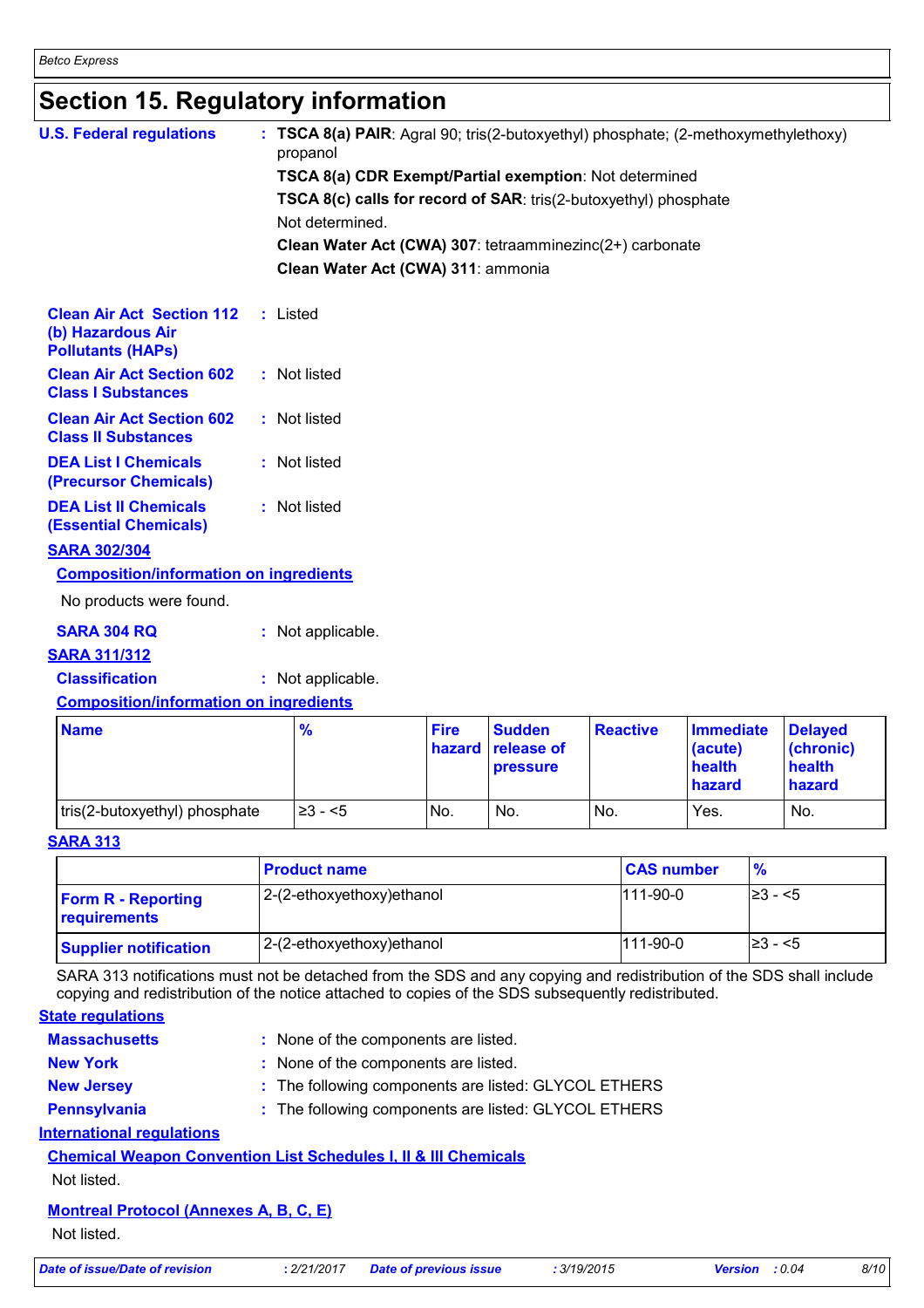### **Section 15. Regulatory information**

| Not listed.                | <b>Stockholm Convention on Persistent Organic Pollutants</b>                       |  |  |  |
|----------------------------|------------------------------------------------------------------------------------|--|--|--|
| Not listed.                | <b>Rotterdam Convention on Prior Inform Consent (PIC)</b>                          |  |  |  |
| Not listed.                | <b>UNECE Aarhus Protocol on POPs and Heavy Metals</b>                              |  |  |  |
| <b>International lists</b> |                                                                                    |  |  |  |
| <b>National inventory</b>  |                                                                                    |  |  |  |
| <b>Australia</b>           | : Not determined.                                                                  |  |  |  |
| Canada                     | Not determined.                                                                    |  |  |  |
| China                      | Not determined.                                                                    |  |  |  |
| <b>Europe</b>              | Not determined.                                                                    |  |  |  |
| <b>Japan</b>               | Japan inventory (ENCS): Not determined.<br>Japan inventory (ISHL): Not determined. |  |  |  |
| <b>Malaysia</b>            | : Not determined.                                                                  |  |  |  |
| <b>New Zealand</b>         | Not determined.                                                                    |  |  |  |
| <b>Philippines</b>         | Not determined.                                                                    |  |  |  |
| <b>Republic of Korea</b>   | Not determined.                                                                    |  |  |  |
| <b>Taiwan</b>              | Not determined.                                                                    |  |  |  |
|                            |                                                                                    |  |  |  |

### **Section 16. Other information**

#### **Hazardous Material Information System (U.S.A.)**



**Caution: HMIS® ratings are based on a 0-4 rating scale, with 0 representing minimal hazards or risks, and 4 representing significant hazards or risks Although HMIS® ratings are not required on SDSs under 29 CFR 1910. 1200, the preparer may choose to provide them. HMIS® ratings are to be used with a fully implemented HMIS® program. HMIS® is a registered mark of the National Paint & Coatings Association (NPCA). HMIS® materials may be purchased exclusively from J. J. Keller (800) 327-6868.**

**The customer is responsible for determining the PPE code for this material.**

#### **National Fire Protection Association (U.S.A.)**



**Reprinted with permission from NFPA 704-2001, Identification of the Hazards of Materials for Emergency Response Copyright ©1997, National Fire Protection Association, Quincy, MA 02269. This reprinted material is not the complete and official position of the National Fire Protection Association, on the referenced subject which is represented only by the standard in its entirety.**

**Copyright ©2001, National Fire Protection Association, Quincy, MA 02269. This warning system is intended to be interpreted and applied only by properly trained individuals to identify fire, health and reactivity hazards of chemicals. The user is referred to certain limited number of chemicals with recommended classifications in NFPA 49 and NFPA 325, which would be used as a guideline only. Whether the chemicals are classified by NFPA or not, anyone using the 704 systems to classify chemicals does so at their own risk.**

#### **Procedure used to derive the classification**